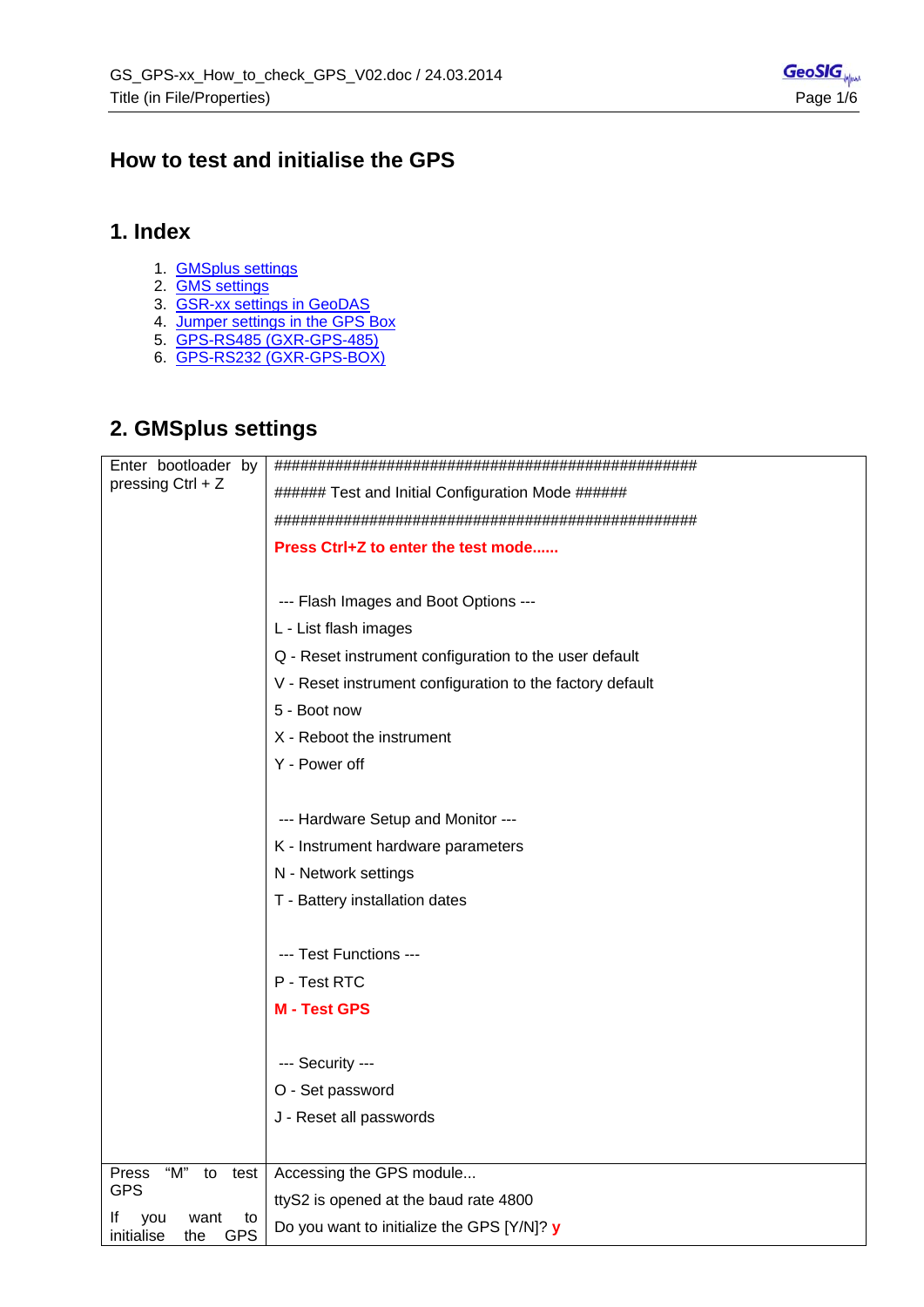| press "Y",                                                                                                                                                                                                                                                             | Requesting GPS configuration                                                      |
|------------------------------------------------------------------------------------------------------------------------------------------------------------------------------------------------------------------------------------------------------------------------|-----------------------------------------------------------------------------------|
|                                                                                                                                                                                                                                                                        | Collecting GPS configuration and information, may take up to 1 minute             |
|                                                                                                                                                                                                                                                                        | Read<br>sentence:                                                                 |
|                                                                                                                                                                                                                                                                        | $0.0*7F$                                                                          |
|                                                                                                                                                                                                                                                                        | Fix Mode  Automatic                                                               |
|                                                                                                                                                                                                                                                                        | Differential Mode  Automatic                                                      |
|                                                                                                                                                                                                                                                                        | Measurement Pulse Output  Enabled                                                 |
|                                                                                                                                                                                                                                                                        | 1PPS Length  400 ms                                                               |
|                                                                                                                                                                                                                                                                        | Dead Reckoning Valid Time  30 sec                                                 |
|                                                                                                                                                                                                                                                                        | Read sentence: \$PGRMC1,1,1,2,,,,1,A,N,,,,1,2,2*6B                                |
|                                                                                                                                                                                                                                                                        | NMEA Output Time  1 sec                                                           |
|                                                                                                                                                                                                                                                                        | Binary Phase Output  OFF                                                          |
|                                                                                                                                                                                                                                                                        | Power Save Mode  OFF                                                              |
|                                                                                                                                                                                                                                                                        | Measurement Pulse Auto Off  OFF                                                   |
|                                                                                                                                                                                                                                                                        | Read sentence: \$PGRMT, GPS 18x-LVC software ver. 3.70,,,,,,,,*6B                 |
|                                                                                                                                                                                                                                                                        | GPS Device Information  GPS 18x-LVC software ver. 3.70                            |
|                                                                                                                                                                                                                                                                        | Initialising and verifying                                                        |
|                                                                                                                                                                                                                                                                        | Read sentence: \$PGRMC,,,,,,,,,,,,2,19,                                           |
|                                                                                                                                                                                                                                                                        | Measurement Pulse Output  Enabled                                                 |
|                                                                                                                                                                                                                                                                        | 1PPS Length  400 ms                                                               |
|                                                                                                                                                                                                                                                                        | GPS initialisation has been completed                                             |
|                                                                                                                                                                                                                                                                        | Waiting for the GPS information Press any key to cancel                           |
|                                                                                                                                                                                                                                                                        | \$PGRMO <sub>1</sub> ,2                                                           |
|                                                                                                                                                                                                                                                                        | \$PGRMO, GPGGA, 1                                                                 |
|                                                                                                                                                                                                                                                                        | \$PGRMO, GPRMC, 1                                                                 |
|                                                                                                                                                                                                                                                                        | \$GPRMC,143953,A,4723.9301,N,00826.1767,E,000.0,037.4,240314,001.5,E*79           |
|                                                                                                                                                                                                                                                                        | \$GPGGA,143953,4723.9301, N,00826.1767, E,1,07, 1.0, 436.9, M, 46.8, M, *4D       |
|                                                                                                                                                                                                                                                                        | \$GPRMC,143954,A,4723.9301,N,00826.1767,E,000.0,037.4,240314,001.5,E*7E           |
|                                                                                                                                                                                                                                                                        | \$GPGGA,143954,4723.9301, N,00826.1767, E,1,07, 1.0, 436.9, M, 46.8, M, $*4A$     |
|                                                                                                                                                                                                                                                                        | \$GPRMC,143955,A,4723.9301,N,00826.1767,E,000.0,037.4,240314,001.5,E*7F           |
| if just to display the<br><b>GPS</b><br>connection,<br>" $N$ ", if<br>the<br>press<br>does<br>string<br>not<br>appear<br>(\$GPRMC, xxxxxx, A,<br>abort<br>$\ldots$ ),<br>by<br>pressing any key and<br>press again "m" and<br>then "Y" to initialise<br>the GPS first. | $\rightarrow$ m                                                                   |
|                                                                                                                                                                                                                                                                        | Accessing the GPS module                                                          |
|                                                                                                                                                                                                                                                                        | ttyS2 is opened at the baud rate 4800                                             |
|                                                                                                                                                                                                                                                                        | Do you want to initialize the GPS [Y/N]? n                                        |
|                                                                                                                                                                                                                                                                        | Waiting for the GPS information Press any key to cancel                           |
|                                                                                                                                                                                                                                                                        | \$GPRMC,144409,A,4723.9332,N,00826.1911,E,000.0,037.4,240314,001.5,E*73           |
|                                                                                                                                                                                                                                                                        | \$GPGGA,144409,4723.9332,N,00826.1911,E,2,08,1.0,419.2,M,46.8,M,,*4D              |
|                                                                                                                                                                                                                                                                        | \$GPRMC,144410,A,4723.9332,N,00826.1911,E,000.0,037.4,240314,001.5,E*7B           |
|                                                                                                                                                                                                                                                                        | \$GPGGA, 144410, 4723.9332, N, 00826.1911, E, 2, 07, 1.0, 419.1, M, 46.8, M, ,*49 |
| display<br>the<br>Abort<br>string<br>pressing<br>by<br>any key.                                                                                                                                                                                                        | $5 -$ Boot now                                                                    |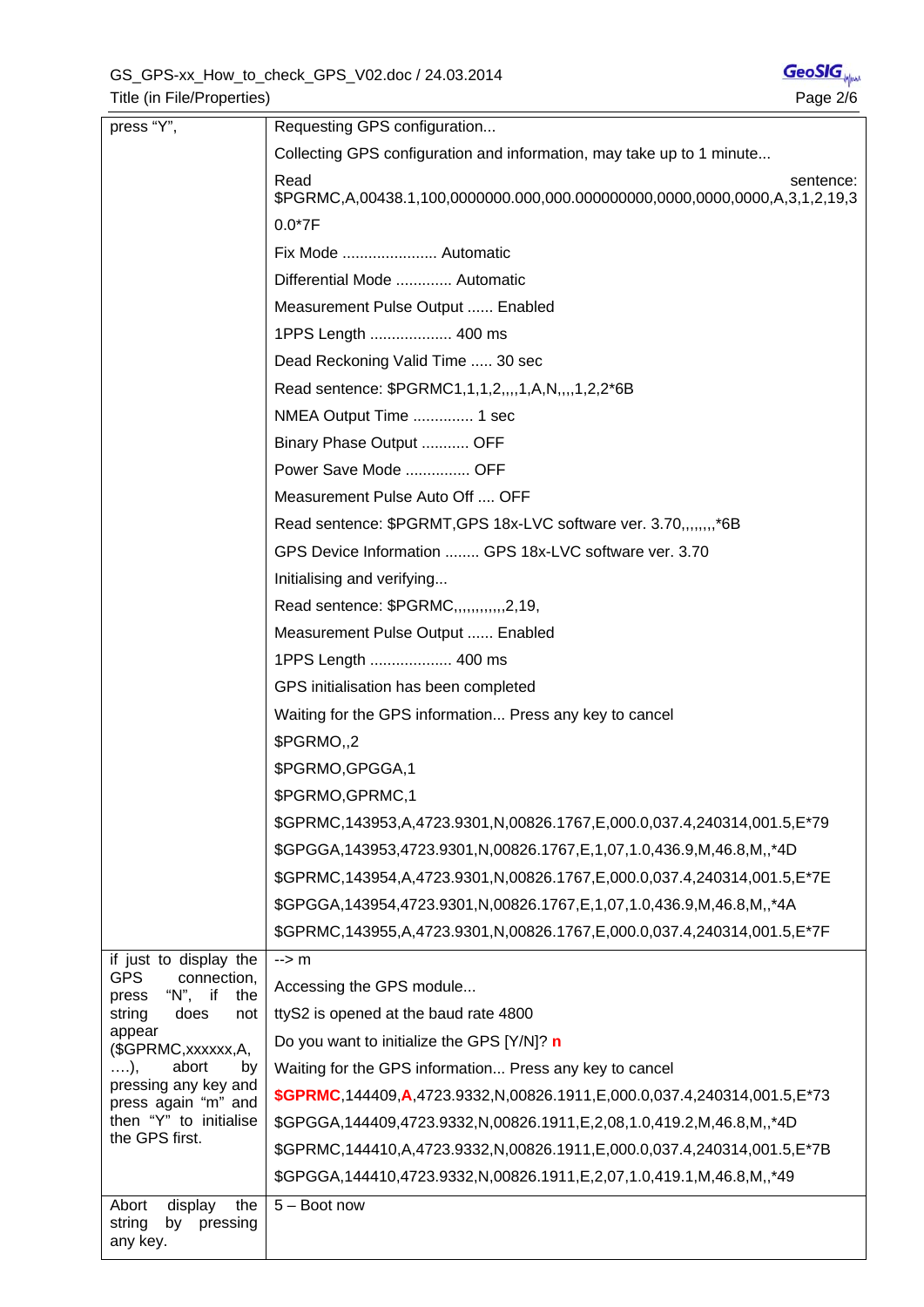<span id="page-2-0"></span>

| Start the GMSplus by |  |
|----------------------|--|
| pressing "5"         |  |

# **3. GMS settings**

| During<br>startup<br>press               | GSR-IA18 and GMS-XX Boot Loader, version 1.22 (2013-02-27) |
|------------------------------------------|------------------------------------------------------------|
| "Ctrl + $Z$ " to enter the<br>bootloader | Press Ctrl+Z to enter the bootloader menu                  |
| "m"<br>Press<br>to<br>access             | --- Flash Images and Boot Options ---                      |
| <b>GPS</b>                               | B - Load image to the RAM via AUX COM port at 57600 baud   |
|                                          | G - Run the loaded image                                   |
|                                          | L - List flash images                                      |
|                                          | 1 - Save the loaded RAM image to FLASH                     |
|                                          | 2 - Load an image from the FLASH to the RAM                |
|                                          | 3 - Copy raw RAM memory block to the FLASH (0x20000 bytes) |
|                                          | Q - Reset instrument configuration to the user default     |
|                                          | V - Reset instrument configuration to the factory default  |
|                                          | 4 - Boot from the selected image                           |
|                                          | 5 - Boot from the default image                            |
|                                          | X - Reboot the instrument                                  |
|                                          | Y - Power off                                              |
|                                          |                                                            |
|                                          | --- Hardware Setup and Monitor ---                         |
|                                          | K - Instrument hardware parameters                         |
|                                          | N - Network settings                                       |
|                                          | T - Battery installation dates                             |
|                                          |                                                            |
|                                          | --- Test Functions ---                                     |
|                                          | P - Test RTC                                               |
|                                          | D - Test RAM                                               |
|                                          | F - Test FLASH                                             |
|                                          | M - Test GPS                                               |
|                                          | C - Test CF Card                                           |
|                                          | E - Test Ethernet controller                               |
|                                          | R - Read word from an address                              |
|                                          | Z - Test everything                                        |
|                                          |                                                            |
|                                          | --- Security ---                                           |
|                                          | O - Set password                                           |
|                                          | J - Reset all passwords                                    |
|                                          |                                                            |
|                                          | --> m                                                      |
|                                          | Do you want to initialize the GPS [Y/N]?                   |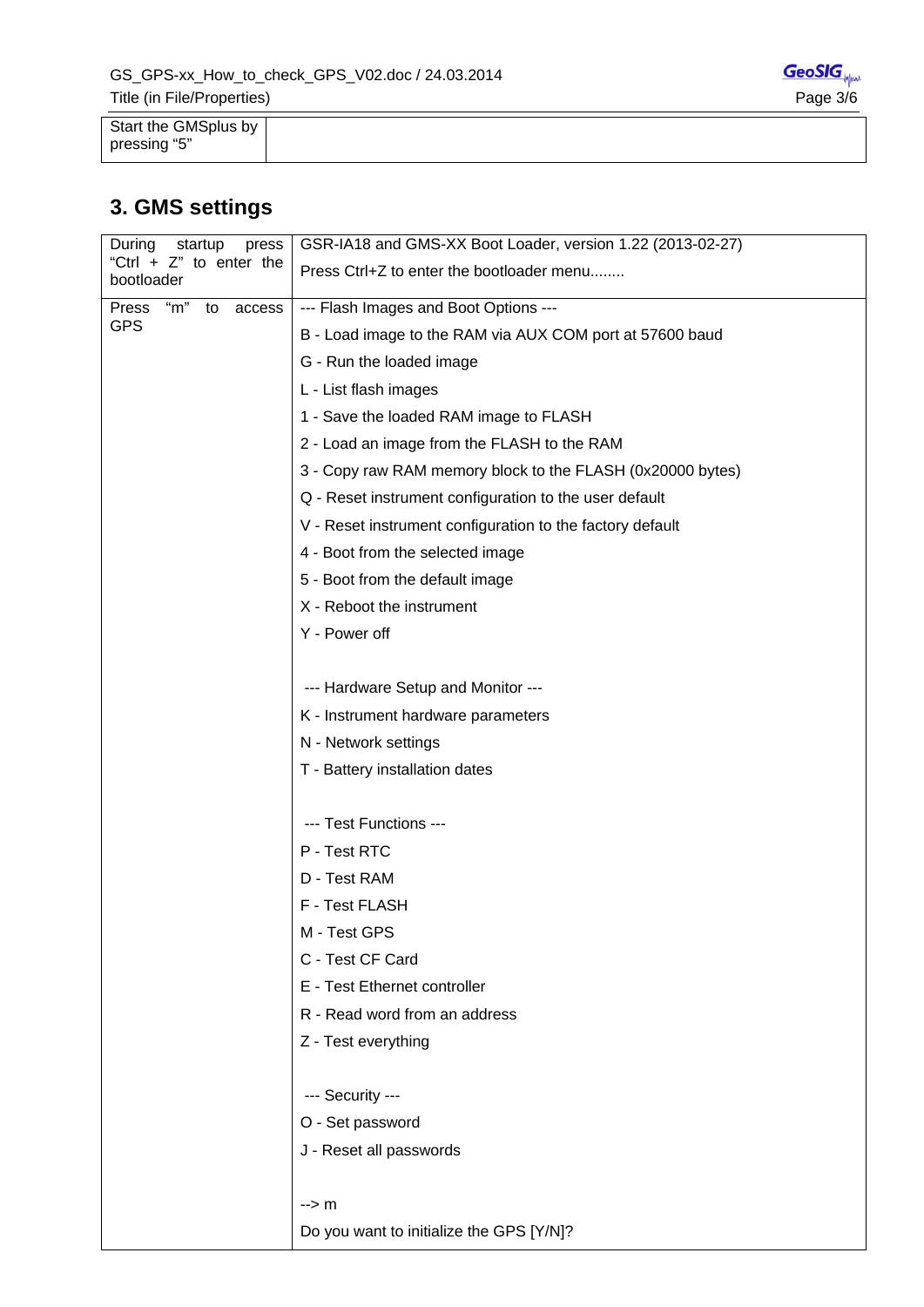<span id="page-3-0"></span>

|                                                                                                                | Waiting for the GPS information Press any key to cancel                           |
|----------------------------------------------------------------------------------------------------------------|-----------------------------------------------------------------------------------|
|                                                                                                                | \$GPRMC,145712,V,4723.9509,N,00826.2011,E,,,240314,001.5,E*68                     |
|                                                                                                                | \$GPGGA, 145712, 4723.9509, N, 00826.2011, E, 0, 00,  M, . N, . * 50              |
|                                                                                                                | \$GPRMC,145712, V,4723.9509, N,00826.2011, E,,,240314, 001.5, E*68                |
|                                                                                                                | \$GPGGA, 145712, 4723.9509, N, 00826.2011, E, 0, 00,  M, . N, . * 50              |
|                                                                                                                | \$GPRMC,145712,A,4723.9414,N,00826.0652,E,000.0,000.0,240314,001.5,E*71           |
|                                                                                                                | \$GPGGA, 145712, 4723.9414, N, 00826.0652, E, 1, 05, 2.0, 523.8, M, 46.8, M, ,*40 |
|                                                                                                                | \$GPRMC,145713,A,4723.9423,N,00826.0691,E,000.0,000.0,240314,001.5,E*7B           |
|                                                                                                                | \$GPGGA,145713,4723.9423,N,00826.0691,E,1,07,1.4,518.5,M,46.8,M,,*4A              |
| If the correct string does<br>not<br>appear<br>(SGPRMC,xxxxxx,A),<br>press "Y" to initialise the<br><b>GPS</b> |                                                                                   |

## **4. GSR-xx settings in GeoDAS**

Login to the GSR and open the Instrument Setup

| Instrument Setup Manager for the station <1347>                                                                                                                                                                                                                             | $\vert x \vert$     |
|-----------------------------------------------------------------------------------------------------------------------------------------------------------------------------------------------------------------------------------------------------------------------------|---------------------|
| Sampling<br>Event Trigger<br>Alarms<br>Channels<br>Communication<br><b>Time Triggers</b><br>Errors and Warnings   Interconnection   Data Streams   Printer   Batch Mode   Intensity<br>Date and Time<br>Power and Batteries<br>Instrument<br>Test<br>LCD Display<br>Station |                     |
| Date and Time Settings                                                                                                                                                                                                                                                      | Refresh             |
| Current Date and Time<br>Date and Time Updating<br>Time<br>Last Update<br>Date<br>30.04.2012<br>16:48:30<br>00:00:00<br>Recorder<br>Update from GPS<br><b>GPS</b>                                                                                                           | Put Page<br>Put All |
| 30.04.2012<br>16:48:25<br>Update from PC RTC<br>PC RTC<br>Update from custom settings<br>Custom<br>GPS Status and Control                                                                                                                                                   | Reset               |
| Initialize GPS<br>Enabled<br>Disable GPS<br>GPS is<br>GPS Work Mode<br>Invalid<br><b>GPS Valid</b><br>C Continuous (GPS is always on)<br>Not Good<br>Quality<br>$\bigcirc$ Maximum $\big 10\big $<br>min every<br>hour                                                      | Import<br>Export    |
| Satellites used<br>0<br>Remaining GPS active time<br>min<br>10                                                                                                                                                                                                              | Exit                |
| Normal operation<br>Disconnect<br><b>Status</b>                                                                                                                                                                                                                             |                     |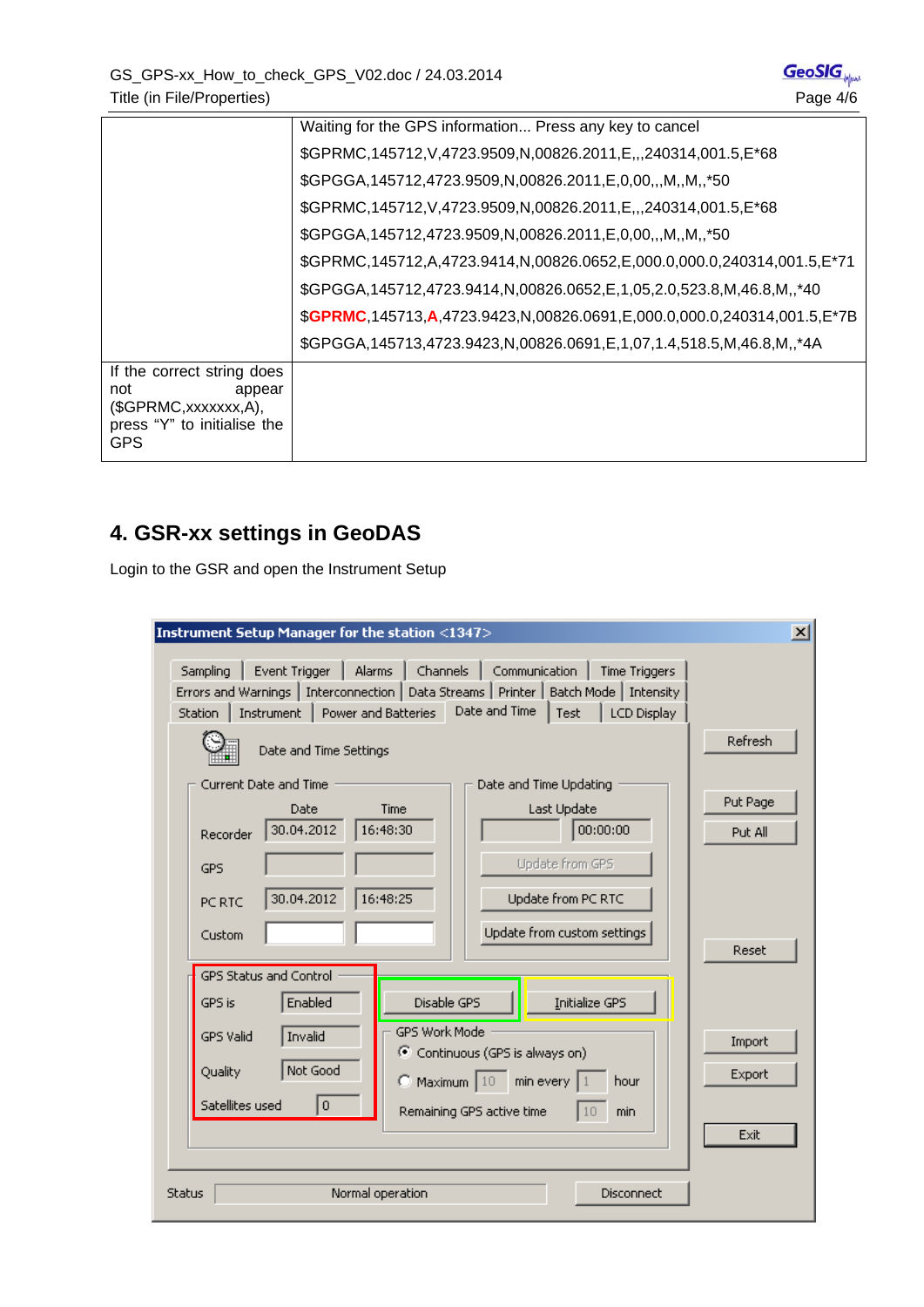#### Fig 1. Example where GPS is enabled but no signal arrives

<span id="page-4-0"></span>Check the status according the below list and take the action if needed.

| <b>GPS Status and Control</b> | good       | not good        | <b>Action</b>                                         |
|-------------------------------|------------|-----------------|-------------------------------------------------------|
| GPS enabled                   | Enabled    | <b>Disabled</b> | <b>Enable GPS</b>                                     |
| <b>GPS</b> valid              | Valid      | Invalid         | GPS.<br>Make<br>sure<br>is.<br>enabled and initalised |
| Quality                       | Good       | Not good        | Check position of the<br>GPS (free view to sky)       |
| Satellites used               | at least 3 | $0 - 3$         | Same as under Quality                                 |

| Instrument Setup Manager for the station <1347>                                                                                                                                     | $\vert x \vert$ |  |  |
|-------------------------------------------------------------------------------------------------------------------------------------------------------------------------------------|-----------------|--|--|
|                                                                                                                                                                                     |                 |  |  |
| Sampling<br>Event Trigger<br>Channels<br>Communication<br>Alarms<br><b>Time Triggers</b><br>Errors and Warnings   Interconnection   Data Streams   Printer   Batch Mode   Intensity |                 |  |  |
| Date and Time<br>Instrument   Power and Batteries<br>Test<br>Station<br><b>LCD Display</b>                                                                                          |                 |  |  |
| Date and Time Settings                                                                                                                                                              | Refresh         |  |  |
| Current Date and Time<br>Date and Time Updating                                                                                                                                     |                 |  |  |
| Time<br>Last Update<br>Date                                                                                                                                                         | Put Page        |  |  |
| 30.04.2012<br>14:59:05<br>30.04.2012<br>14:58:37<br>Recorder                                                                                                                        | Put All         |  |  |
| 14:59:04<br>30.04.2012<br>Update from GPS<br><b>GPS</b>                                                                                                                             |                 |  |  |
| 16:59:05<br>30.04.2012<br>Update from PC RTC<br>PC RTC                                                                                                                              |                 |  |  |
| Update from custom settings<br>Custom                                                                                                                                               | Reset           |  |  |
| <b>GPS Status and Control</b>                                                                                                                                                       |                 |  |  |
| Initialize GPS<br>Enabled<br>Disable GPS<br>GPS is                                                                                                                                  |                 |  |  |
| GPS Work Mode<br>Valid<br>GPS Valid<br>C Continuous (GPS is always on)                                                                                                              | Import          |  |  |
| Good<br>Quality<br>$\bigcirc$ Maximum $\big 10\big $<br>min every<br>hour                                                                                                           | Export          |  |  |
| Satellites used<br>9<br>Remaining GPS active time<br>min<br>10                                                                                                                      |                 |  |  |
| Exit                                                                                                                                                                                |                 |  |  |
|                                                                                                                                                                                     |                 |  |  |
| <b>Status</b><br>Station status updated<br>Disconnect                                                                                                                               |                 |  |  |

Fig 2. Example where GPS signal is good

## **5. Jumper settings in the GPS Box**

There is the possibility to set a jumper inside the GPS to indicate different status.